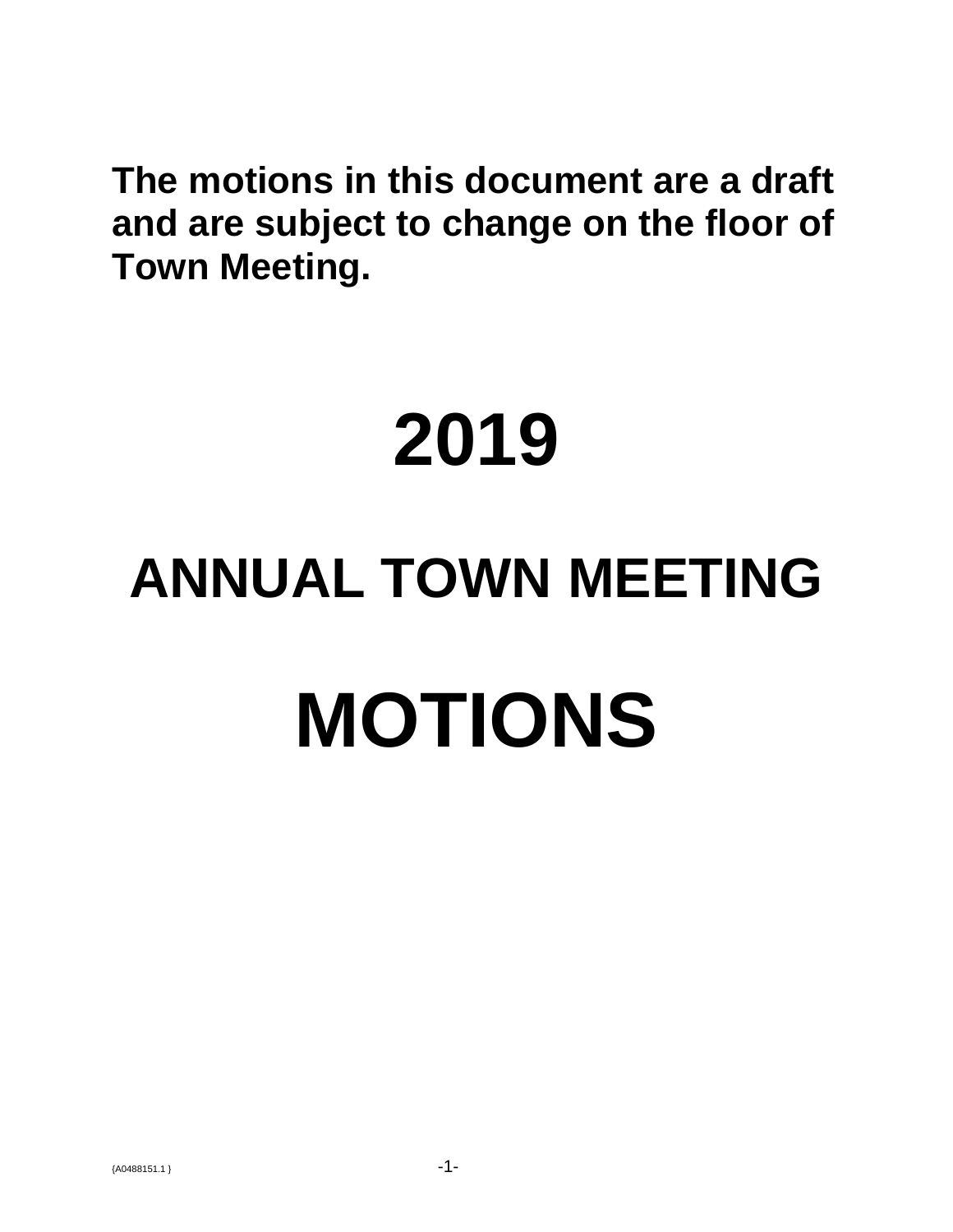# **2019 ANNUAL TOWN MEETING MOTIONS**

### **MAJORITY VOTE REQUIRED UNLESS OTHERWISE SPECIFIED**

### **PRELIMINARIES –** *MONDAY and TUESDAY MOTIONS*

Mr. McKean moves: to take up no new business after 10:00 PM and that when we adjourn, we adjourn and reconvene at 7:00 PM on Tuesday, April 9, 2019 [for Tuesday: on Wednesday, April 10, 2019] in this hall.

### **Note to Voters: Motion will NOT be made on Wednesday, April 10, 2019.**

### **PRELIMINARIES –** *TUESDAY MOTION TO FIX THE MANNER OF VOTING*

Mr. McKean moves: That for the Annual Town Meeting session called to order and adjourned on Tuesday, April 9, 2019, all votes that the Moderator determines are too close to call by visual count of raised paper voting slips, and all votes requiring a quantum of 2/3 or greater for passage, shall be taken by electronic clicker, provided that, on close votes requiring a count, those voters seated in the section reserved for use of paper voting slips only shall have their votes counted by the Tellers.

### **CHOOSE TOWN OFFICERS**

**ARTICLE 1.** Mr. McKean moves: that Article 1 be left open for such other action thereunder as may be necessary and that the Meeting take up Article 2.

### **HEAR REPORTS**

**ARTICLE 2.** Mr. McKean moves: that the Town vote to receive the 2018 Annual Town Report. [TMT recommends against using "accept" in this Motion – I will bring TMT's suggested alternative to our Motions Review Meeting.]

### **CONSENT CALENDAR**

Mr. Tarpey moves: that the 2019 Annual Town Meeting advance for consideration the Articles listed in the handout applicable to this Article, and take action on such Articles without debate on any of such Articles, provided, that upon the request of five voters at this Meeting, made before the vote is taken on this motion, an Article requested to be omitted shall be removed from the Consent Calendar and shall be acted upon in the ordinary course of business at this Town Meeting.

### **Note to Moderator: 2/3 Vote Required**

| Article 3        | <b>MEETING PROCEDURE</b>                                                                                         |
|------------------|------------------------------------------------------------------------------------------------------------------|
|                  | Affirmative Action Recommended by: Select Board, Finance Committee                                               |
|                  | Motion: That the Town take affirmative action on Article 3 as printed in the handout applicable to the Article.  |
|                  | Reason: Routine and noncontroversial at hearing; the motion will be identical to a motion passed annually and    |
|                  | unanimously for more than fifteen years.                                                                         |
| <b>Article 4</b> | <b>RATIFY PERSONNEL BOARD CLASSIFICATION ACTIONS</b>                                                             |
|                  | Affirmative Action Recommended by: Select Board, Finance Committee                                               |
|                  | Motion: That the Town take affirmative action on Article 4 as printed in the Warrant including, under clause 14, |
|                  | changes to the Classification and Compensation Plan voted by the Personnel Board and effective on March 13,      |
|                  | 2019 to add a Media Specialist grade and range, and to add the titles "Telecommunications Director,"             |
|                  | "Education Coordinator," "Lead Producer," and "Media Technician" to the Plan.                                    |
|                  | Reason: Routine and noncontroversial at hearing.                                                                 |
| Article 5        | <b>CLASSIFICATION &amp; COMPENSATION PLAN FOR REGULAR-STATUS POSITIONS</b>                                       |
|                  | Affirmative Action Recommended by: Select Board, Finance Committee                                               |
|                  | Motion: That the Town take affirmative action on Article 5 as printed in the Warrant.                            |
|                  | Reason: Routine and noncontroversial at hearing.                                                                 |

 ${40488151.1}$   $-2$ -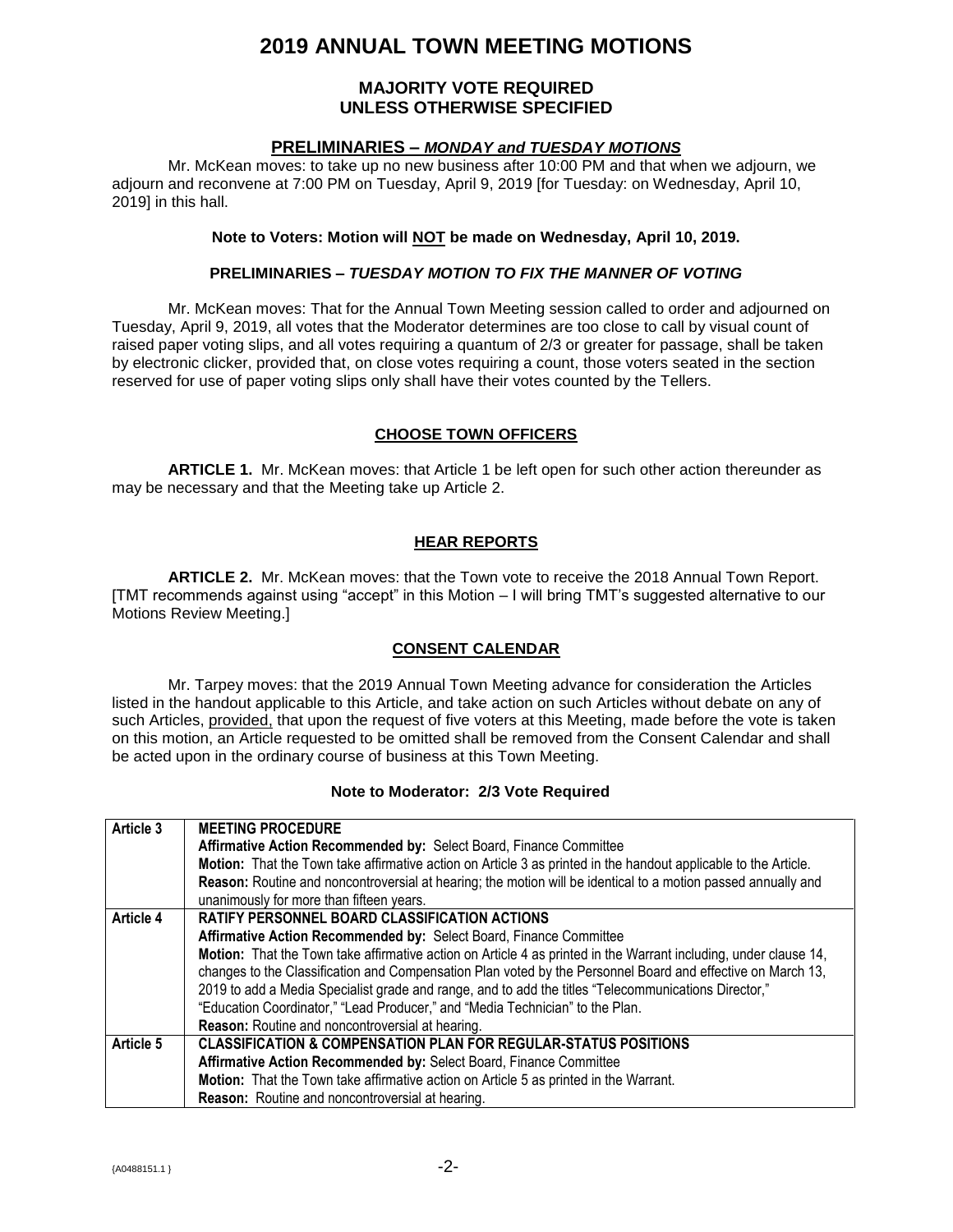| Article 17 | <b>USE OF FREE CASH</b>                                                                                                                                                        |
|------------|--------------------------------------------------------------------------------------------------------------------------------------------------------------------------------|
|            | Affirmative Action Recommended by: Select Board, Finance Committee                                                                                                             |
|            | Motion: That the Town take affirmative action on Article 17 to authorize and direct the Assessors to transfer                                                                  |
|            | \$1,000,000 from free cash to reduce the tax levy for the fiscal year ending June 30, 2020.                                                                                    |
|            | Reason: Routine transfer of surplus funds to reduce the tax levy; noncontroversial at hearing. Surplus results                                                                 |
|            | from revenue collection exceeding estimates or actual expenditures being less than appropriations, as explained                                                                |
|            | in FinCom Report page 50.                                                                                                                                                      |
| Article 21 | AUTHORIZATION TO ACCEPT M.G.L. c. 54, § 16A - ELECTION VACANCY APPOINTMENTS                                                                                                    |
|            | Affirmative Action Recommended by: Select Board                                                                                                                                |
|            | Motion: That the Town take affirmative action on Article 21 as printed in the Warrant.                                                                                         |
|            | Reason: Administrative action to authorize Town Clerk to fill positions of unexpectedly absent election officials                                                              |
|            | through adoption of state statute; noncontroversial at hearing                                                                                                                 |
| Article 31 | ZONING BYLAW AMENDMENT - HANDICAPPED PARKING                                                                                                                                   |
|            | Affirmative Action Recommended by: Select Board, Planning Board                                                                                                                |
|            | Motion: That the Town take affirmative action on Article 31 as printed in the Warrant.                                                                                         |
|            | Reason: Housekeeping amendment to bring language of zoning bylaw into consistency with changes in                                                                              |
|            | language and terminology of state law; noncontroversial at hearing.                                                                                                            |
| Article 32 | ZONING BYLAW AMENDMENT - GROUNDWATER CONSERVANCY DISTRICT                                                                                                                      |
|            | Affirmative Action Recommended by: Select Board, Planning Board                                                                                                                |
|            | Motion: That the Town take affirmative action on Article 32 as printed in the Warrant.                                                                                         |
|            | Reason: Housekeeping amendment to make language used in zoning bylaw consistent with language in state                                                                         |
|            | law; noncontroversial at hearing.                                                                                                                                              |
| Article 33 | ZONING BYLAW AMENDMENT - MARIJUANA ESTABLISHMENT TEMPORARY MORATORIUM                                                                                                          |
|            | Affirmative Action Recommended by: Select Board, Planning Board                                                                                                                |
|            | Motion: That the Town take affirmative action on Article 33 as printed in the Warrant.                                                                                         |
|            | Reason: Housekeeping amendment to delete temporary moratorium banning marijuana establishments in                                                                              |
|            | zoning bylaw, because it has been superseded by a 2018 General Bylaw adopted by the Town prohibiting all<br>non-medical marijuana establishments; noncontroversial at hearing. |
| Article 34 | ZONING BYLAW AMENDMENT - NONCONFORMING SINGLE AND TWO FAMILY RESIDENTIAL                                                                                                       |
|            | <b>STRUCTURES</b>                                                                                                                                                              |
|            | Affirmative Action Recommended by: Select Board, Planning Board                                                                                                                |
|            | Motion: That the Town take affirmative action on Article 34 as printed in the Warrant.                                                                                         |
|            | Reason: Housekeeping amendment to correct formatting error in zoning bylaw; noncontroversial at hearing.                                                                       |
| Article 36 | ZONING BYLAW AMENDMENT - FLOOD PLAIN CONSERVANCY DISTRICT MAP                                                                                                                  |
|            | Affirmative Action Recommended by: Select Board, Planning Board                                                                                                                |
|            | Motion: That the Town take affirmative action on Article 36 as printed in the Warrant.                                                                                         |
|            | Reason: Routine acceptance of revisions by the Federal Emergency Management Agency to Flood Insurance                                                                          |
|            | Rate Map to keep the Town's zoning bylaw in compliance with the National Flood Insurance Program;                                                                              |
|            | noncontroversial at hearing.                                                                                                                                                   |
| Article 37 | ZONING BYLAW AMENDMENT - LARGE GROUND-MOUNTED SOLAR TABLE OF USES                                                                                                              |
|            | Affirmative Action Recommended by: Select Board, Planning Board                                                                                                                |
|            | Motion: That the Town take affirmative action on Article 37 as printed in the Warrant.                                                                                         |
|            | Reason: Housekeeping amendment to make definitions and table consistent with bylaw adopted by the Town in                                                                      |
|            | 2012, making no substantive change in the Zoning Bylaw; noncontroversial at hearing.                                                                                           |
| Article 38 | LIGHT PLANT EXPENDITURES & PAYMENT IN LIEU OF TAXES                                                                                                                            |
|            | Affirmative Action Recommended by: Select Board, Finance Committee                                                                                                             |
|            | Motion: That the Town take affirmative action on Article 38 as printed in the Warrant, including authorization of                                                              |
|            | the transfer of \$452,000 from the Operating Fund of the Light Plant to be used by the Assessors to reduce the                                                                 |
|            | tax levy for the fiscal year ending June 30, 2020.                                                                                                                             |
|            | Reason: Routine enterprise fund authorization and PILOT payment regularly included on consent calendar;                                                                        |
|            | noncontroversial at hearing.                                                                                                                                                   |
| Article 39 | SOLID WASTE DISPOSAL FUND EXPENDITURES                                                                                                                                         |
|            | <b>Affirmative Action Recommended by:</b><br>Motion: That the Town take affirmative action on Article 39 as printed in the Warrant.                                            |
|            |                                                                                                                                                                                |
|            | Reason: Routine enterprise fund authorization regularly included on consent calendar; noncontroversial at                                                                      |
| Article 40 | hearing.<br><b>SEWER SYSTEM EXPENDITURES</b>                                                                                                                                   |
|            | <b>Affirmative Action Recommended by:</b>                                                                                                                                      |
|            | Motion: That the Town take affirmative action on Article 40 as printed in the Warrant.                                                                                         |
|            | Reason: Routine annual enterprise fund authorization regularly included on consent calendar; noncontroversial                                                                  |
|            | at hearing.                                                                                                                                                                    |
|            |                                                                                                                                                                                |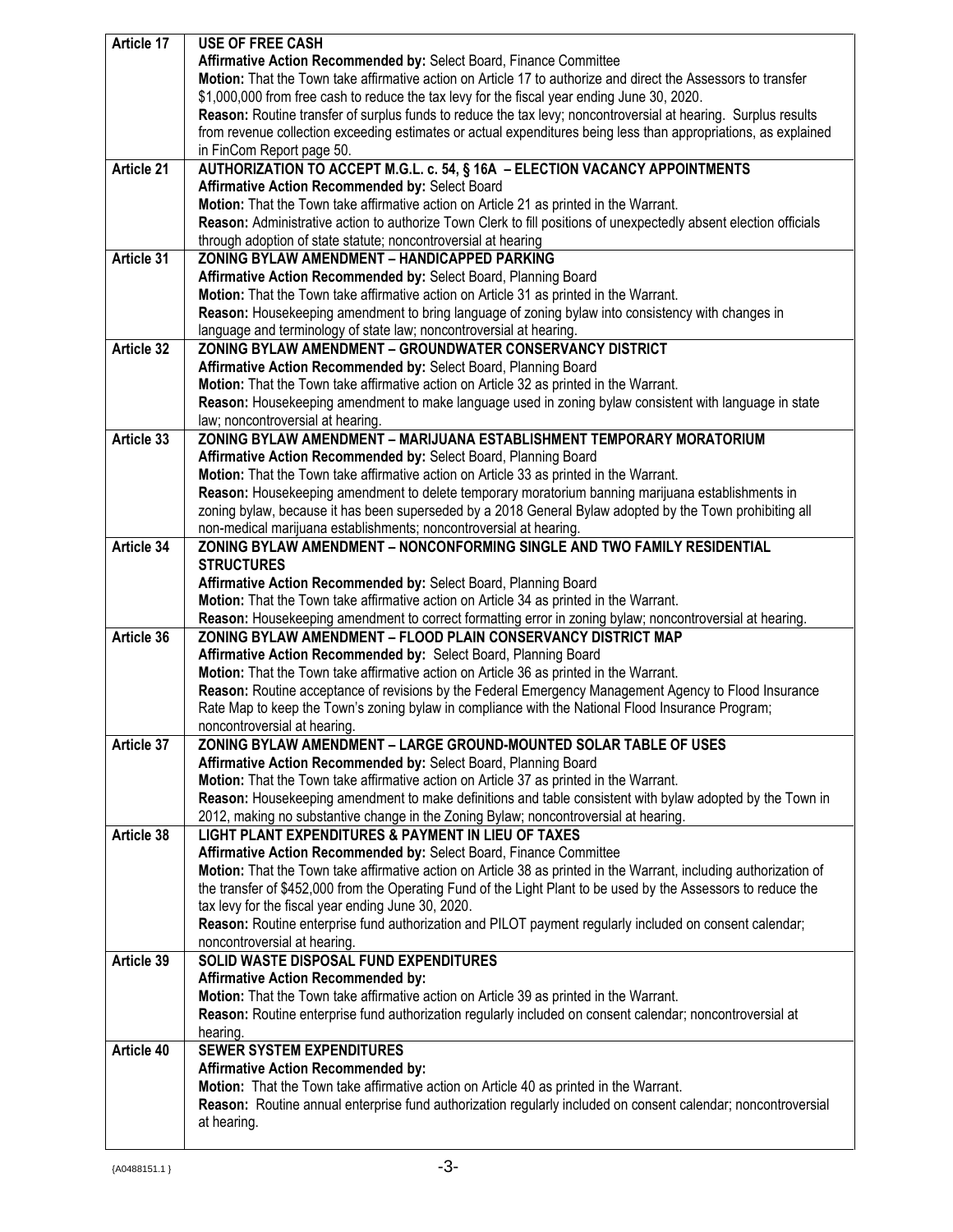| Article 41 | <b>SEWER IMPROVEMENT FUND EXPENDITURES</b>                                                                      |
|------------|-----------------------------------------------------------------------------------------------------------------|
|            | <b>Affirmative Action Recommended by:</b>                                                                       |
|            | Motion: That the Town take affirmative action on Article 41 as printed in the Warrant.                          |
|            | Reason: Routine annual action regularly included on consent calendar; noncontroversial at hearing. The Sewer    |
|            | Improvement Fund is a sub-fund of the Sewer Fund consisting of fees paid by certain properties connecting to    |
|            | the sewer system. The Article authorizes expenditure from the Fund for construction and expansion of sewer      |
|            | lines and treatment facility capacity.                                                                          |
| Article 42 | <b>WATER SYSTEM EXPENDITURES</b>                                                                                |
|            | <b>Affirmative Action Recommended by:</b>                                                                       |
|            | Motion: That the Town take affirmative action on Article 42 as printed in the Warrant.                          |
|            | Reason: Routine annual enterprise fund authorization regularly included on consent calendar; noncontroversial   |
|            | at hearing. The Water Fund consists of fees paid by water user fees. The Article authorizes expenditure from    |
|            | the Fund for operation, maintenance, capital replacement and renewal of the Town's water system.                |
| Article 44 | AUTHORIZE EXPENDITURE FROM PEG ACCESS AND CABLE-RELATED FUND                                                    |
|            | <b>Affirmative Action Recommended by:</b>                                                                       |
|            | Motion: That the Town take affirmative action on Article 44 to transfer from the PEG Access and Cable-Related   |
|            | Fund the amount of \$600,000 to be expended under the direction of the Town Manager for necessary and           |
|            | expedient cable-related purposes consistent with the Comcast licensing agreement.                               |
|            | Reason: Routine fund transfer; noncontroversial at hearing.                                                     |
| Article 45 | BEEDE SWIM & FITNESS CENTER ENTERPRISE FUND EXPENDITURES                                                        |
|            | <b>Affirmative Action Recommended by:</b>                                                                       |
|            | Motion: That the Town appropriate from the Community Pool Enterprise Revenues the sum of \$2,353,000            |
|            | and appropriate from interest income the sum of \$118,594, for a total appropriation of \$2,471,594, the amount |
|            | required for the total operating and capital expenses of the Community Pool Enterprise Fund for the fiscal      |
|            | year ending June 30, 2020, in accordance with Chapter 44, section 53F1/2 of the Massachusetts General Laws,     |
|            | said funds to be expended under the direction of the Town Manager.                                              |
|            | Reason: Routine annual enterprise fund authorization often included on consent calendar; noncontroversial at    |
|            | hearing.                                                                                                        |

# **MEETING PROCEDURE –** *Consent Calendar*

**ARTICLE 3.** Mr. Tarpey moves: that the Town adopt a "Rule of the Meeting" Resolution as printed in the handout applicable to this Article.

# **RATIFY PERSONNEL BOARD CLASSIFICATION ACTIONS –** *Consent Calendar*

**ARTICLE 4.** Ms. Quackenbush moves: that the Town take affirmative action on Article 4 as printed in the Warrant including, under clause 14, changes to the Classification and Compensation Plan voted by the Personnel Board and effective on March 13, 2019 to add a Media Specialist grade and range, and add the titles "Telecommunications Director," "Education Coordinator," "Lead Producer," and "Media Technician" to the Plan.

### **CLASSIFICATION & COMPENSATION PLAN FOR REGULAR STATUS POSITIONS –** *Consent Calendar*

**ARTICLE 5.** Ms. Quackenbush moves: that the Town take affirmative action on Article 5 as printed in the Warrant.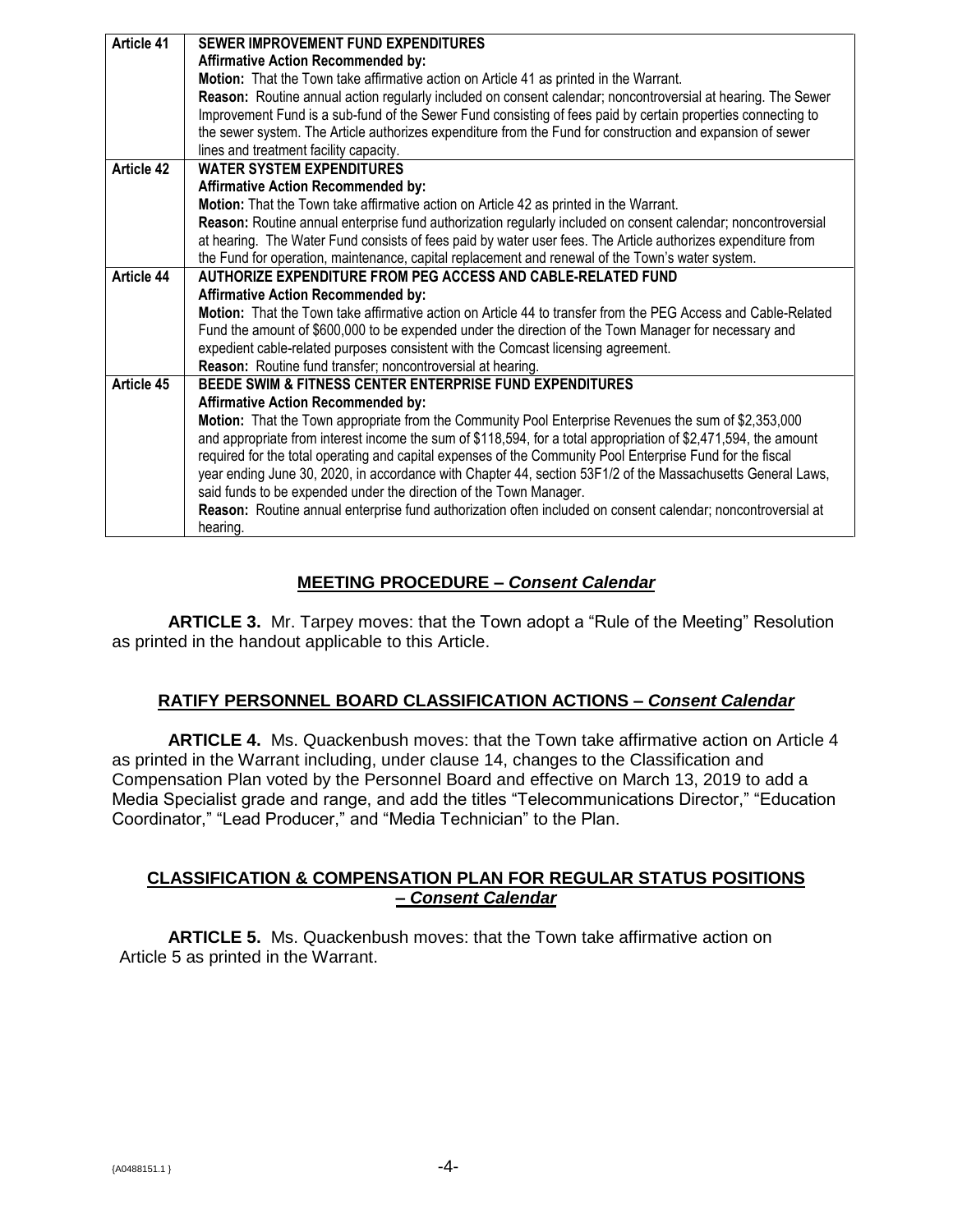# **TOWN BUDGET**

**ARTICLE 6.** Mr. McKean moves: that the Town take affirmative action on Article 6 as printed in the handout applicable to this Article.

raise and appropriate the sum of \$45,118,618, transfer \$142,846 from the Parking Meter Fund, transfer \$173,998 from the Cemetery Fund, transfer \$239,034 from the Recreation Fund, transfer \$250,911 from the Sewer Fund, transfer \$692,072 from the Water Fund, transfer \$976,077 from the Light Fund, transfer \$148,657 from the Solid Waste Fund, transfer \$98,350 from the Swim & Fitness Fund, transfer \$32,931 from the Telecom Fund, transfer \$295,240 from the Emergency Services Stabilization Fund, transfer \$3,500 from Transportation Network Fees, transfer \$92,750 from Septic Loan Betterment Reserve, and transfer a total of \$787,520 from accounts requiring no further appropriation, for a total appropriation under Article 6 of  $$49,052,504$ , as printed in the Warrant, as Fiscal 2020 Proposal, Items  $1 - 39$ , for the necessary and expedient purposes of the Town for the Fiscal Year ending June 30, 2020, and that the same be expended only for such purposes under the direction of the Town Manager; and further, that the Town Manager is authorized to turn in or sell at public auction surplus equipment, the amount allowed or received therefor to be applied against the purchase of new equipment; and further that the Town appropriate and transfer the sum of \$1,000 from the Dog Inoculation Fees Reserve Account for the cost of the Board of Health's Rabies Clinic.

# **Note to Moderator: 2/3 Vote Required**

# **APPROPRIATE FUNDS -- MUNICIPAL CAPITAL PROJECTS**

**ARTICLE 7.** Mr. Whelan moves: that the Town take affirmative action on Article 7 as printed in the handout applicable to this Article.

that the sums of money specified in Article 7 are hereby appropriated for the respective projects set forth in the FY20 Debt Plan, as printed in the Warrant, said funds to be expended under the direction of the Town Manager; and to meet this appropriation, the Town Treasurer with the approval of the Select Board is authorized to borrow \$3,950,000 under the provisions of M.G.L. chapter 44, § 7 of the Massachusetts General Laws, and further that any premium received by the Town upon the sale of any bonds or notes approved by the vote, less any such premium applied to the payment of the costs of issuance of such bonds or notes, may be applied to the payment of costs approved by this vote in accordance with M.G.L. chapter 44, § 20 of the Massachusetts General Law, thereby reducing the amount authorized to be borrowed to pay such costs by a like amount.

# **Note to Moderator: 2/3 Vote Required**

# **AUTHORIZE EXPENDITURE OF REVOLVING FUNDS UNDER M.G.L. c. 44, § 53E½**

**ARTICLE 8.** Mr. Whelan moves: that the Town take affirmative action on Article 8 as printed in the Warrant.

# **AUTHORIZATION TO ACCEPT M.G.L. c. 32B, § 20 – OTHER POST-EMPLOYMENT BENEFITS (OPEB) LIABILITY TRUST FUND**

**ARTICLE 9.** Mr. Whelan moves: that the Town take affirmative action on Article 9 as printed in the Warrant.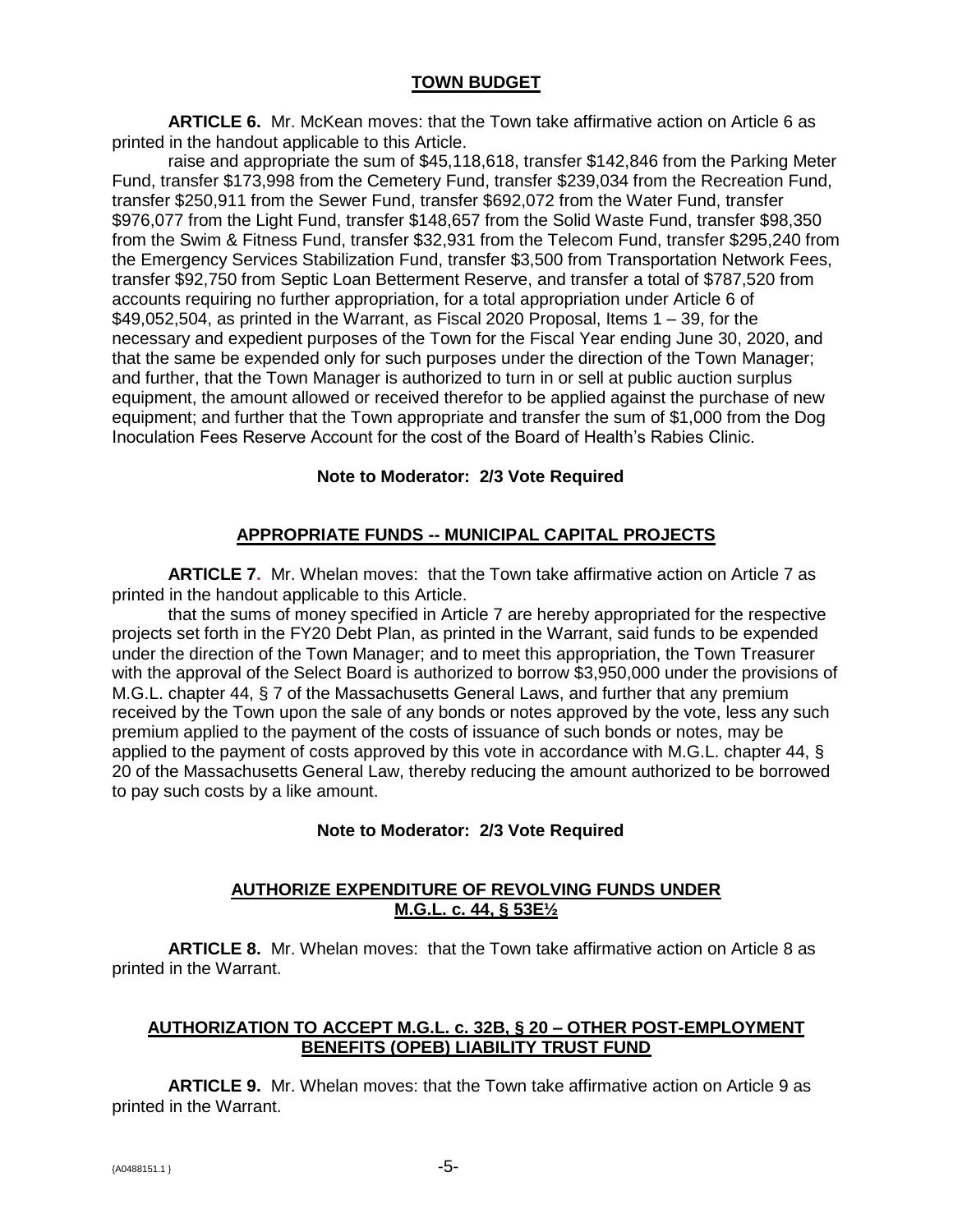### **MINUTEMAN REGIONAL TECHNICAL HIGH SCHOOL DISTRICT BUDGET**

**ARTICLE 10.** Ms. Flood moves: that the Town raise and appropriate Concord's apportioned share of \$1,073,368 for the Minuteman Career and Technical School District assessment for the Fiscal Year ending June 30, 2020.

### **CONCORD PUBLIC SCHOOLS BUDGET**

**ARTICLE 11.** Ms. Boynton moves: that the Town raise and appropriate the sum of \$39,390,163 for the necessary and expedient purposes of the public schools of the Town for the fiscal year ending June 30, 2020; and that the same be expended only for such purposes and under the direction of the Concord School Committee.

# **CONCORD PUBLIC SCHOOLS CAPITAL PROJECTS**

**ARTICLE 12.** Mr. Booth moves: that the Town take affirmative action on Article 12 as printed in the handout applicable to this Article.

that the Town appropriate the sum of \$900,000 to be expended under the direction of the Concord School Committee for remodeling, construction, reconstructing or making extraordinary repairs, including original equipment and related work at various Concord Public School buildings; and further, to meet this appropriation, authorize the Town Treasurer with the approval of the Select Board to borrow \$900,000 and to issue bond or notes under the provisions of M.G.L. c. 44, § 7, or any other enabling authority; and further that, in accordance with M.G.L. c. 44, § 20, the premium received by the Town upon the sale of any bonds or notes thereunder, less any such premium applied to the payment of the costs of issuance of such bonds or notes, may be applied to pay project costs and the amount authorized to be borrowed under this Article 12 shall be reduced by the amount of any such premium so applied.

# **Note to Moderator: 2/3 Vote Required**

# **AUTHORIZATION TO ACCEPT M.G.L. c. 71, § 71E – SCHOOL PROPERTY FUND**

**ARTICLE 13.** Mr. Booth moves: that the Town take affirmative action on Article 13 as printed in the Warrant.

# **CONCORD MIDDLE SCHOOL FEASIBILITY STUDY**

**ARTICLE 14.** Ms. Bout moves: that the Town take affirmative action on Article 14 as printed in the handout applicable to this Article.

That the Town appropriate the sum of \$1,500,000 to be expended under the direction of the Town Manager, in consultation with a Concord Middle School Building Committee to be appointed by the Select Board in compliance with M.G.L. c. 71, § 68, to study the feasibility of constructing a new Middle School, which may be located at 835 Old Marlboro Road, Concord, Massachusetts (the present site of the Sanborn Middle School), including the schematic design of one or more options and the payment of all costs incidental or related to the feasibility study; and further, that to meet this appropriation the Treasurer, with the approval of the Select Board, is authorized to borrow the appropriated amount pursuant to M.G.L. c. 44, § 7(1), or any other enabling authority; provided, however, that this approval shall be contingent upon passage of a Proposition 2 ½ debt exclusion referendum under M.G.L. c. 59, § 21C(k), and that any premium received upon the sale of any bonds or notes approved by this vote, less any such premium applied to the payment of the costs of issuance of such bonds or notes, may be applied to the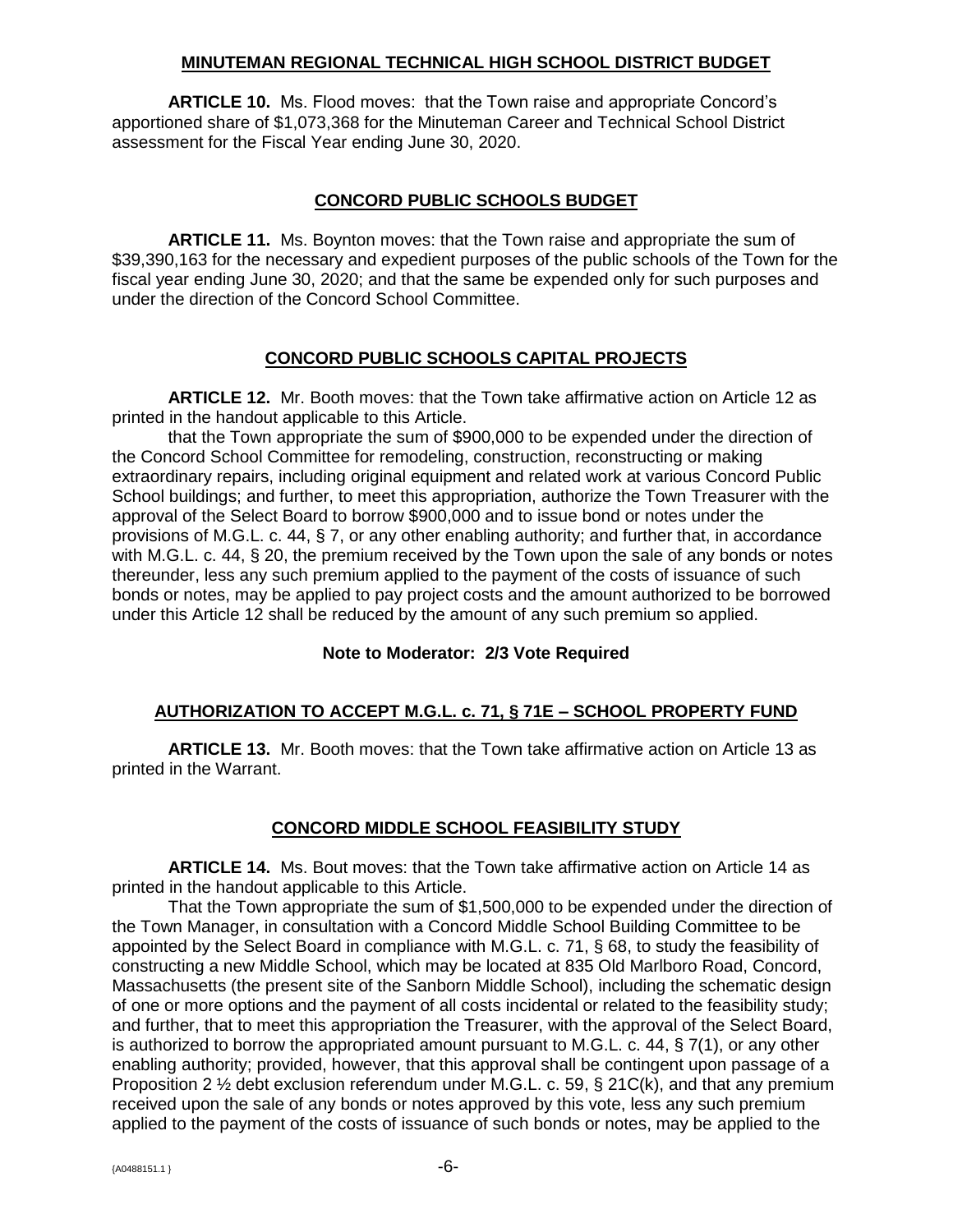payment of costs approved by this vote in accordance with M.G.L. c. 44, § 20, thereby reducing the amount authorized to be borrowed to pay such costs by a like amount.

# **Note to Moderator: 2/3 Vote Required**

### **CONCORD-CARLISLE REGIONAL HIGH SCHOOL BUDGET**

**ARTICLE 15.** Mr. Grom moves: that the Town raise and appropriate the sum of \$23,344,987 as the Town's apportioned share of the Concord-Carlisle Regional School District budget for the fiscal year ending June 30, 2020; and that the same be expended only for such purposes and under the direction of the Concord-Carlisle Regional School Committee.

### **CONCORD-CARLISLE REGIONAL HIGH SCHOOL CAPITAL PROJECTS**

**ARTICLE 16.** Mr. Johnston moves: that the Town approve \$2,000,000 of debt authorized by the Concord-Carlisle Regional School Committee for the reconstruction of the access road and the design and construction of the parking lot; provided, however that this approval shall be contingent upon the passage of a Proposition 2 ½ debt exclusion referendum under M.G.L. c. 59, § 21C(k) to exempt therefrom the Town's allocable share of the amounts required for the payment of interest and principal on the authorized borrowing.

### **Note to Moderator: 2/3 Vote Required.**

### **USE OF FREE CASH –** *Consent Calendar*

**ARTICLE 17.** Mr. Tarpey moves: that the Town authorize and direct the Assessors to transfer \$1,000,000 from the Certified Free Cash Balance of June 30, 2018 to reduce the tax levy for the Fiscal Year ending June 30, 2020.

### **GENERAL BYLAW AMENDMENT – SUSTAINABLE GROWTH RATE**

**ARTICLE 18.** NO MOTION ANTICIPATED.

### **GENERAL BYLAW AMENDMENT – TOWN MEETING NOTICE**

**ARTICLE 19.** Mr. Whelan moves: that the Town take affirmative action on Article 19 as printed in the Warrant.

### **GENERAL BYLAW AMENDMENT – RECORDS MANAGEMENT**

**ARTICLE 20.** Mr. Whelan moves: that the Town take affirmative action on Article 20 as printed in the Warrant.

# **AUTHORIZATION TO ACCEPT M.G.L. c 54, § 16A – ELECTION VACANCY APPOINTMENTS –** *Consent Calendar*

**ARTICLE 21.** Mr. Whelan moves: that the Town take affirmative action on Article 21, as printed in the Warrant.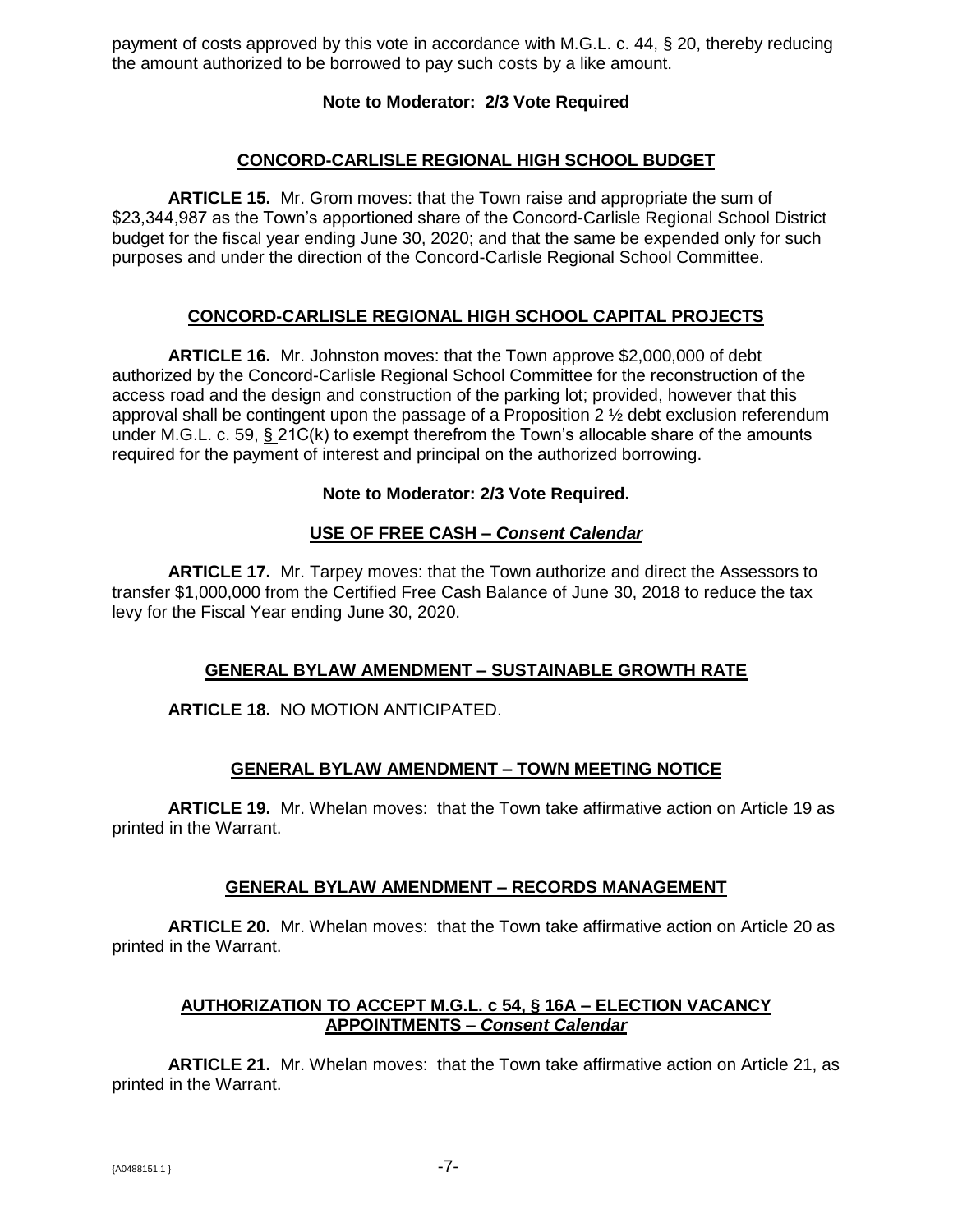# **COMMUNITY PRESERVATION COMMITTEE APPROPRIATION RECOMMENDATIONS**

**ARTICLE 22.** Ms. Ackerman moves: that the Town appropriate the sum of \$1,811,419 from the Concord Community Preservation Fund, of which \$194,503 shall be appropriated from the prior year undesignated fund balance as of June 30, 2018; \$125,497 shall be appropriated from the Housing Reserve Fund; \$80,000 shall be appropriated from the Land Acquisition Reserve Fund; and \$1,411,419 shall be appropriated from the projected Fiscal Year 2020 Fund Revenues, in accordance with M.G.L. c. 44B, to be expended under the direction of the Town Manager, and for the purposes described in the Warrant.

# **APPROPRIATE FUNDS FOR AFFORDABLE HOUSING DEVELOPMENT**

**ARTICLE 23.** Mr. Lawson moves: that the Town appropriate and transfer from the Certified Free Cash Balance of June 30, 2018 the sum of \$500,000, for the purpose of developing affordable housing within the Town, said funds to be expended under the direction of the Town Manager on such terms and conditions as the Select Board may determine.

# **AUTHORIZATION TO ACCEPT M.G.L. c. 44, § 55C – MUNICIPAL AFFORDABLE HOUSING TRUST FUND**

**ARTICLE 24.** Mr. Lawson moves: that the Town vote to accept Massachusetts General Laws c. 44 § 55C, to authorize the creation of a Municipal Affordable Housing Trust Fund to support the development of affordable housing in Concord.

# **AUTHORIZE SPECIAL LEGISLATION – REAL ESTATE TRANSFER TAX FOR AFFORDABLE HOUSING**

**ARTICLE 25.** Mr. Lawson moves: that the Town take affirmative action on Article 25 as printed in the handout applicable to this Article.

# **AUTHORIZE SPECIAL LEGISLATION – BUILDING PERMIT FEE SURCHARGE FOR AFFORDABLE HOUSING**

**ARTICLE 26.** Mr. Lawson moves: that the Town take affirmative action on Article 26 as printed in the handout applicable to this Article.

# **AUTHORIZE TRANSFER OF A PORTION OF THE PROPERTY AT 37B COMMONWEALTH AVENUE FOR AFFORDABLE HOUSING**

**ARTICLE 27.** Mr. Lawson moves: that the Town take affirmative action on Article 27 as printed in the Warrant.

# **ADOPT A MORATORIUM OF SYNTHETIC TURF ON TOWN PROPERTY**

**ARTICLE 28.** Mrs. Bryant moves: That the Town adopt a moratorium on the construction or installation of any synthetic turf (monofilament carpet with infill) and any surface covering of loose fill made from scrap tires on any land, of any size, owned by the town for a three-year time period starting on April 18, 2019 and ending on April 18, 2022.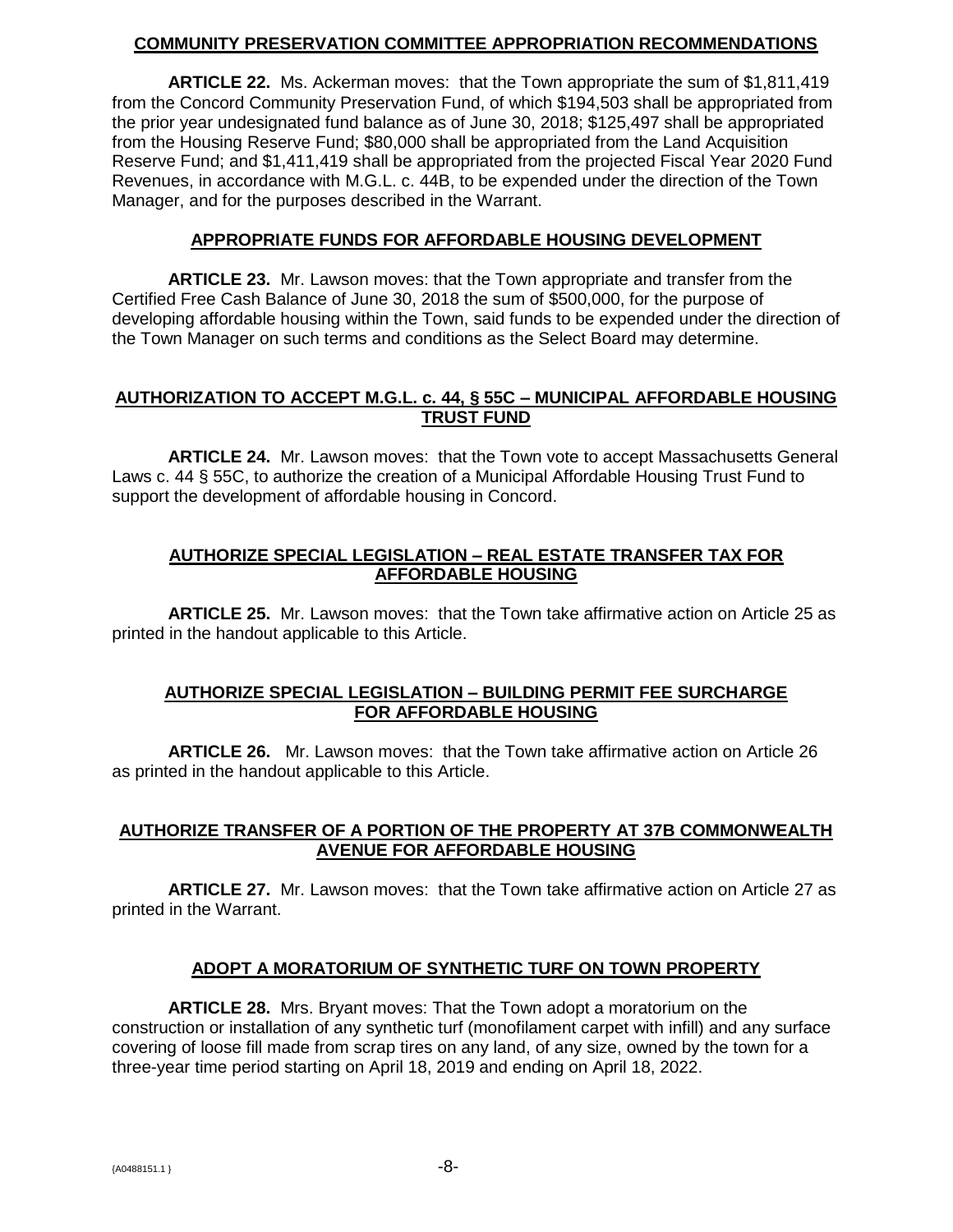### **ZONING BYLAW AMENDMENT – FORMULA BUSINESS**

**ARTICLE 29.** Mr. Johnson moves: that the Town take affirmative action on Article 29 as printed in the Warrant, except that the period at the end of Section 3.3.4(d) as shown in the Warrant shall be replaced with a semicolon.

### **Note to Moderator: 2/3 Vote Required**

# **ZONING BYLAW AMENDMENT – PERSONAL WIRELESS COMMUNICATIONS FACILITY OVERLAY DISTRICT MAP**

**ARTICLE 30.** Mr. Kleiman moves: that the Town take affirmative action on Article 30 as printed in the Warrant.

# **Note to Moderator: 2/3 Vote Required**

# **ZONING BYLAW AMENDMENT – HANDICAPPED PARKING –** *Consent Calendar*

**ARTICLE 31.** Mr. Bosdet moves: that the Town take affirmative action on Article 31 as printed in the Warrant.

### **Note to Moderator: 2/3 Vote Required**

# **ZONING BYLAW AMENDMENT – GROUNDWATER CONSERVANCY DISTRICT –** *Consent Calendar*

**ARTICLE 32.** Mr. Sayegh moves: that the Town take affirmative action on Article 32 as printed in the Warrant.

### **Note to Moderator: 2/3 Vote Required**

# **ZONING BYLAW AMENDMENT – MARIJUANA ESTABLISHMENT TEMPORARY MORATORIUM –** *Consent Calendar*

**ARTICLE 33.** Mr. Easton moves: that the Town take affirmative action on Article 33 as printed in the Warrant

### **Note to Moderator: 2/3 Vote Required**

### **ZONING BYLAW AMENDMENT – NONCONFORMING SINGLE AND TWO FAMILY RESIDENTIAL STRUCTURES –** *Consent Calendar*

**ARTICLE 34.** Mr. Flint moves: that the Town take affirmative action on Article 34 as printed in the Warrant.

### **Note to Moderator: 2/3 Vote Required**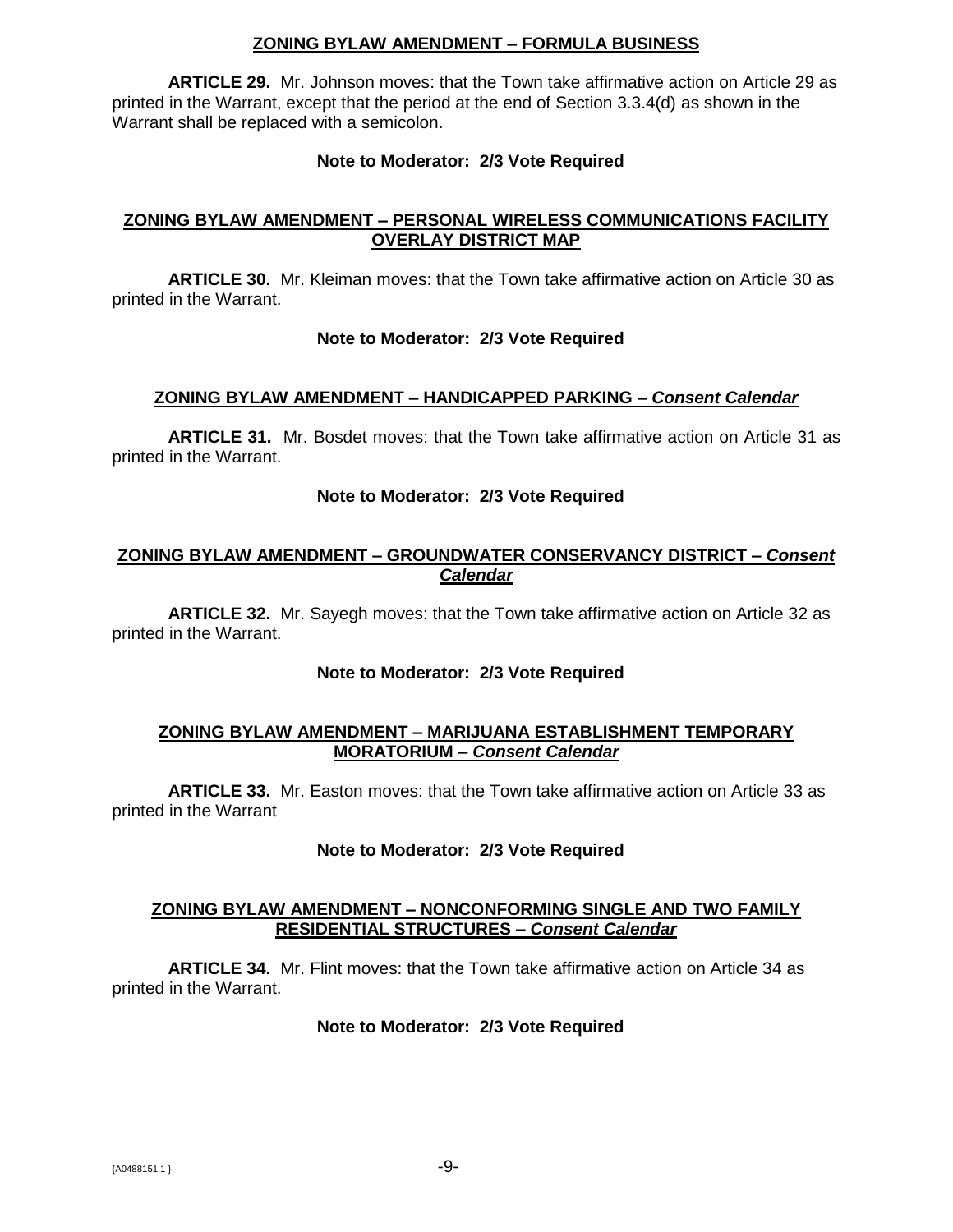# **ZONING BYLAW AMENDMENT – FAIRS, BAZAARS, ANTIQUE SHOWS, SUPPERS AND DANCES**

**ARTICLE 35.** Ms. Ferguson moves: that the Town take affirmative action on Article 35 as printed in the Warrant.

### **Note to Moderator: 2/3 Vote Required**

### **ZONING BYLAW AMENDMENT – FLOOD PLAIN CONSERVANCY DISTRICT MAP –** *Consent Calendar*

**ARTICLE 36.** Mr. Kleiman moves: that the Town take affirmative action on Article 36 as printed in the Warrant.

### **Note to Moderator: 2/3 Vote Required**

### **ZONING BYLAW AMENDMENT – LARGE GROUND-MOUNTED SOLAR TABLE OF USES –** *Consent Calendar*

**ARTICLE 37.** Mr. Flint moves: that the Town take affirmative action on Article 37 as printed in the Warrant.

### **Note to Moderator: 2/3 Vote Required**

# **LIGHT PLANT EXPENDITURES & PAYMENT IN LIEU OF TAXES –** *Consent Calendar*

**ARTICLE 38.** Mr. Whelan moves: that the Town take affirmative action on Article 38 as printed in the Warrant, including authorization of the transfer of \$452,000 from the Operating Fund o the Light Plant to be used by the Assessors to reduce the tax levy for the fiscal year ending June 30, 2020.

# **SOLID WASTE DISPOSAL FUND EXPENDITURES –** *Consent Calendar*

**ARTICLE 39.** Mr. Wallis moves: that the Town take affirmative action on Article 39 as printed in the Warrant.

### **SEWER SYSTEM EXPENDITURES –** *Consent Calendar*

**ARTICLE 40.** Mr. Ng moves: that the Town take affirmative action on Article 40 as printed in the Warrant.

### **SEWER IMPROVEMENT FUND EXPENDITURES –** *Consent Calendar*

**ARTICLE 41.** Mr. Ng moves: that the Town takes affirmative action on Article 41 as printed in the Warrant.